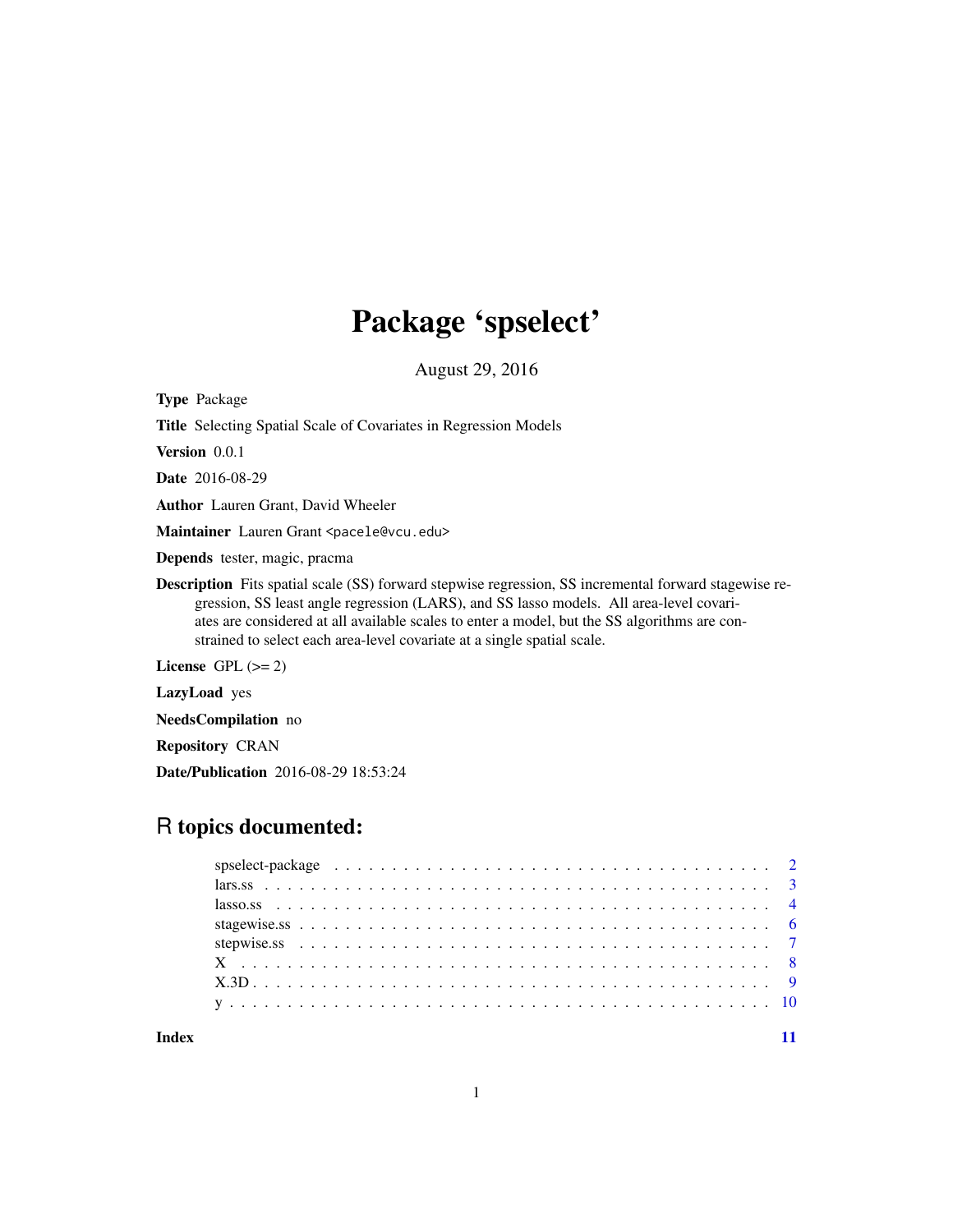<span id="page-1-0"></span>

### Description

Fits spatial scale (SS) forward stepwise regression, SS incremental forward stagewise regression, SS least angle regression (LARS), and SS lasso models. All area-level covariates are considered at all available scales to enter a model, but the SS algorithms are constrained to select each area-level covariate at a single spatial scale.

#### Details

| Package:  | spselect      |
|-----------|---------------|
| Type:     | Package       |
| Version:  | 0.0.1         |
| Date:     | 2016-08-29    |
| License:  | $GPL$ $(>=2)$ |
| LazyLoad: | yes           |

#### Author(s)

Lauren Grant, David Wheeler

Maintainer: Lauren Grant <pacele@vcu.edu>

#### References

Grant LP, Gennings C, Wheeler, DC. (2015). Selecting spatial scale of covariates in regression models of environmental exposures. Cancer Informatics, 14(S2), 81-96. doi: 10.4137/CIN.S17302

#### Examples

```
data(y)
data(X.3D)
y.name \leftarrow "y"ss <- c("ind", "ss1", "ss2")
mod_forward.step.ss_1 <- stepwise.ss(y, X.3D, y.name, ss, 1)
```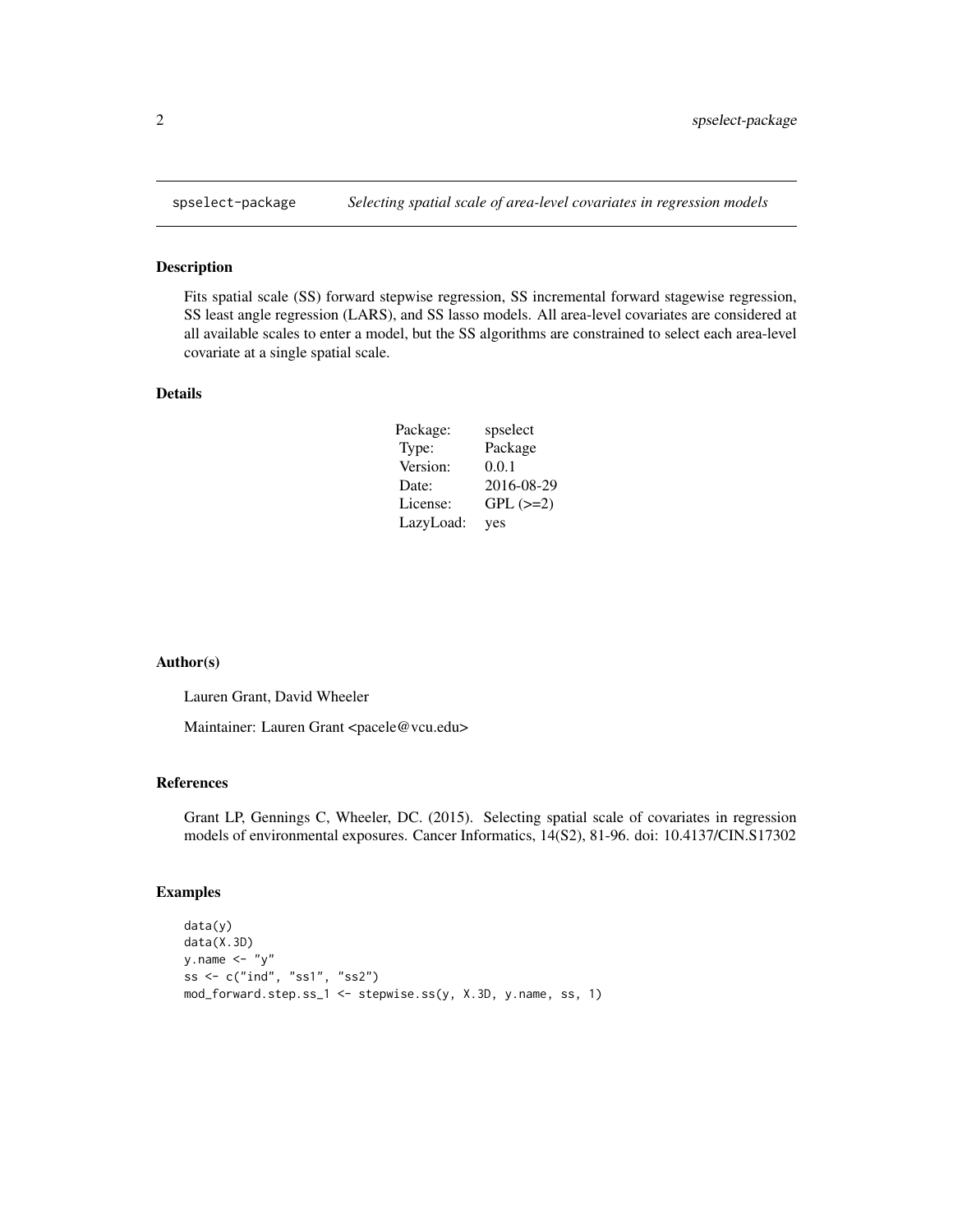<span id="page-2-0"></span>

## Description

This function fits a spatial scale (SS) LARS model.

## Usage

lars.ss(y, X, ss, a.lst, S.v, C.v, col.plot, verbose=TRUE, plot=TRUE)

## Arguments

| У        | A numeric response vector                                                                                                                   |
|----------|---------------------------------------------------------------------------------------------------------------------------------------------|
| X        | A data frame of numeric variables                                                                                                           |
| SS       | A vector of names to identify the different levels of covariates available as po-<br>tential candidates for model input                     |
| a.lst    | A list of identity matrices, where each column indicates a particular level or<br>spatial scale for a specified covariate (e.g., ss1 $x2$ ) |
| S.v      | A vector of positive integers, where each number denotes the number of spatial<br>scales associated with a particular covariate             |
| C.v      | A vector, where all values are initialized to 0                                                                                             |
| col.plot | A vector of colors (corresponding to each SS) used in the coefficient path plot                                                             |
| verbose  | If TRUE, details are printed as the algorithm progresses                                                                                    |
| plot     | If TRUE, a coefficient path plot is generated                                                                                               |

## Details

This function estimates coefficients using the SS LARS modeling approach. The function also provides summary details and plots a coefficient path plot.

## Value

A list with the following items:

| beta     | Regression coefficient estimates from all set of model solutions                                    |
|----------|-----------------------------------------------------------------------------------------------------|
| beta.aic | Regression coefficient estimates from final model                                                   |
| ind.v    | Vector of indices to denote the corresponding columns of X associated with each<br>active predictor |
| aic.v    | Vector of Akaike information criterion (AIC) values                                                 |
| stack.ss | Vector of indices to indicate the level at which each covariate enters the model                    |

## Author(s)

Lauren Grant, David Wheeler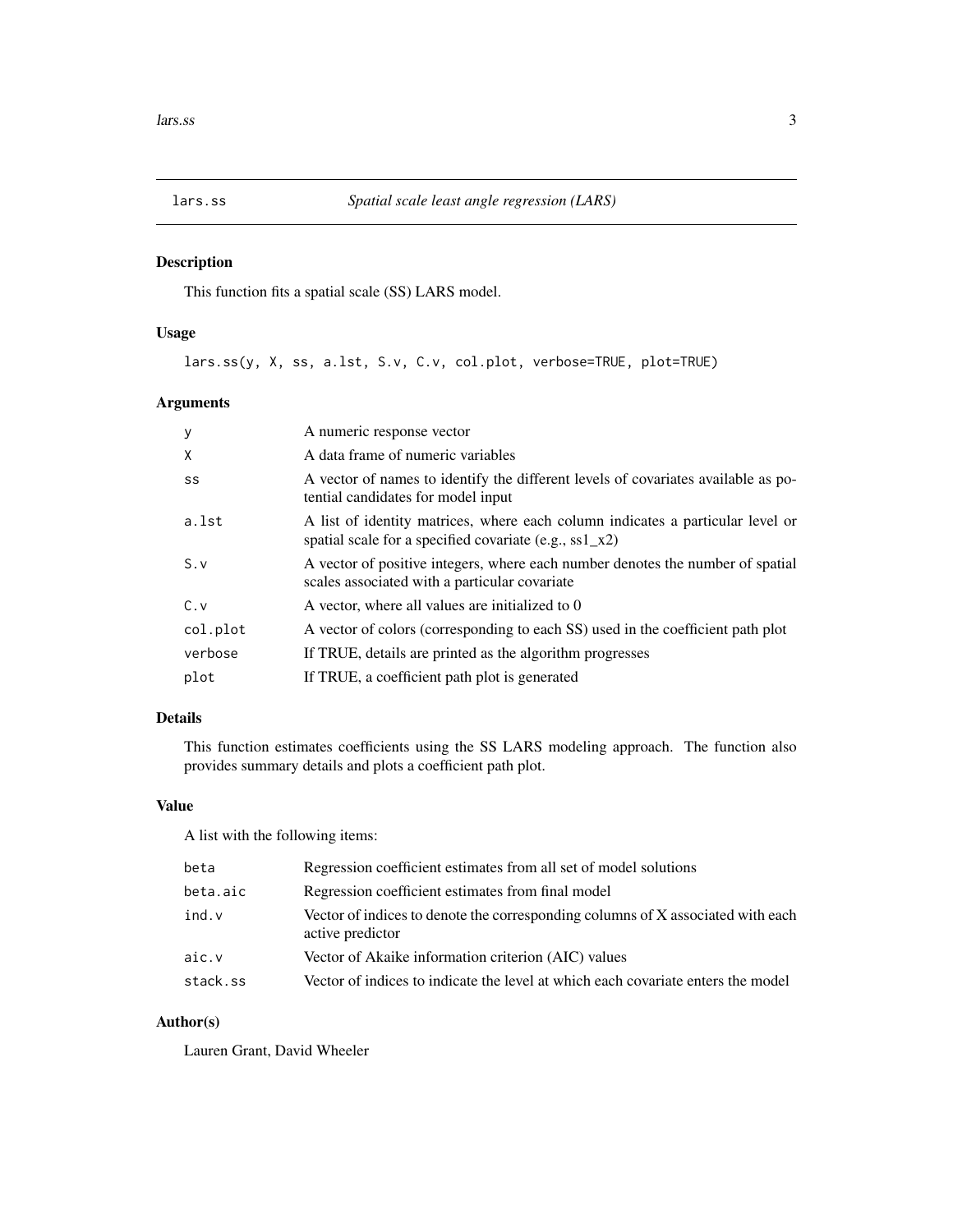#### <span id="page-3-0"></span>References

Grant LP, Gennings C, Wheeler, DC. (2015). Selecting spatial scale of covariates in regression models of environmental exposures. Cancer Informatics, 14(S2), 81-96. doi: 10.4137/CIN.S17302

#### Examples

```
data(y)
data(X)
names.X <- colnames(X)
ss <- c("ind", "ss1", "ss2")
a.lst <- list(NULL)
a.lst[[1]] <- 1
dim(a.lst[[1]]) <- c(1,1)
dimnames(a.lst[[1]]) <- list(NULL, names.X[1])
a.lst[[2]] <- diag(2)
dimnames(a.lst[[2]]) <- list(NULL, names.X[c(2,3)])
a.lst[[3]] <- diag(2)
dimnames(a.lst[[3]]) <- list(NULL, names.X[c(4,5)])
S.v \leftarrow c(1, 2, 2)C.v <- rep(0,length(a.lst))
mod_LARS.ss <- lars.ss(y, X, ss, a.lst, S.v, C.v, c("black", "red", "green"))
```
lasso.ss *Spatial scale lasso*

#### Description

This function fits a spatial scale (SS) lasso model.

#### Usage

lasso.ss(y, X, ss, a.lst, S.v, C.v, col.plot, verbose=TRUE, plot=TRUE)

#### Arguments

| У     | A numeric response vector                                                                                                                           |
|-------|-----------------------------------------------------------------------------------------------------------------------------------------------------|
| X     | A data frame of numeric variables                                                                                                                   |
| SS    | A vector of names to identify the different levels of covariates available as po-<br>tential candidates for model input                             |
| a.lst | A list of identity matrices, where each column indicates a particular level or<br>spatial scale for a specified covariate (e.g., $\text{ss1\_x2}$ ) |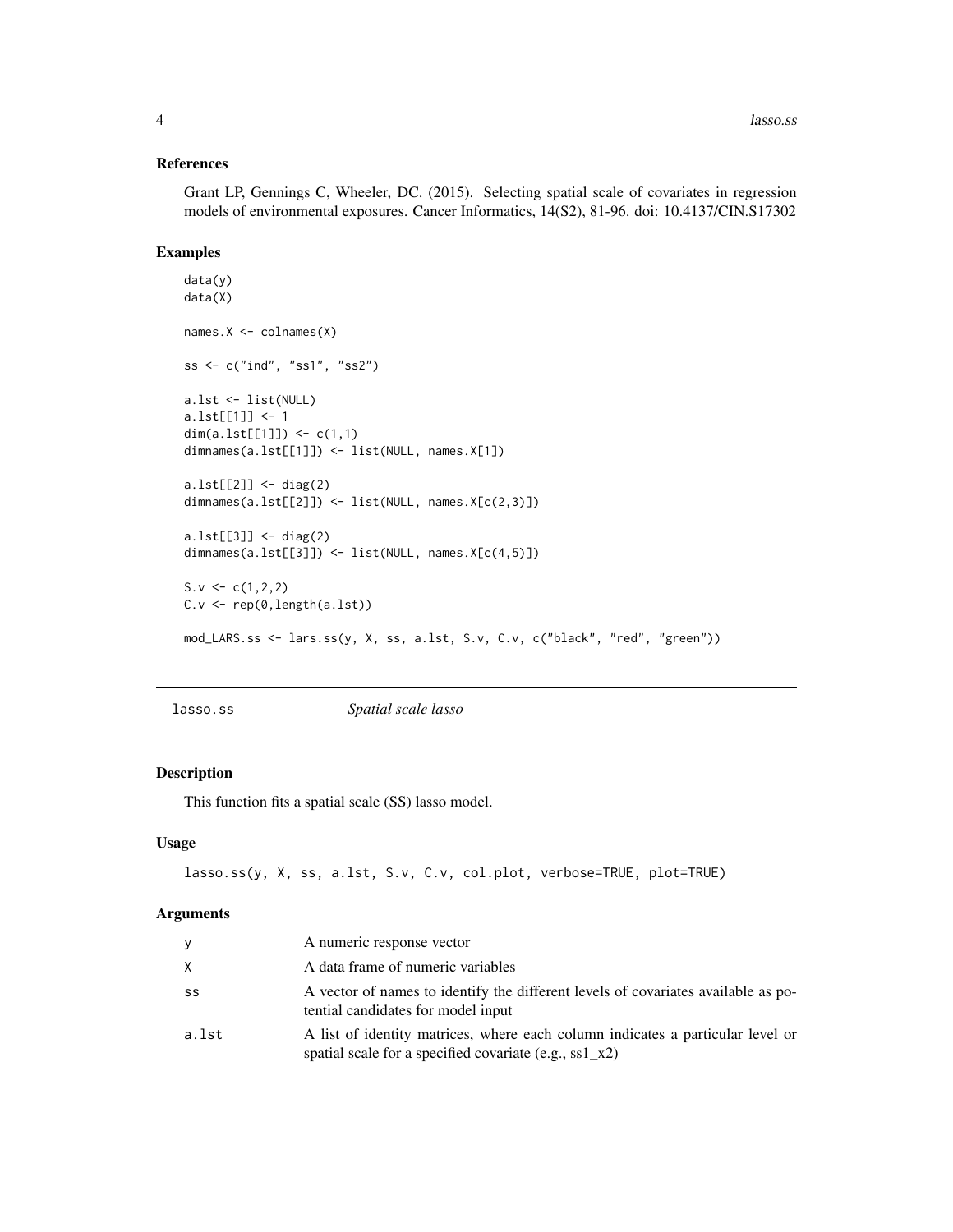#### lasso.ss 5

| S.v      | A vector of positive integers, where each number denotes the number of spatial<br>scales associated with a particular covariate |
|----------|---------------------------------------------------------------------------------------------------------------------------------|
| C.v      | A vector, where all values are initialized to 0                                                                                 |
| col.plot | A vector of colors (corresponding to each SS) used in the coefficient path plot                                                 |
| verbose  | If TRUE, details are printed as the algorithm progresses                                                                        |
| plot     | If TRUE, a coefficient path plot is generated                                                                                   |

#### Details

This function estimates coefficients using the SS lasso modeling approach. The function also provides summary details and plots a coefficient path plot.

## Value

A list with the following items:

| beta     | Regression coefficient estimates from all set of model solutions                                    |
|----------|-----------------------------------------------------------------------------------------------------|
| beta.aic | Regression coefficient estimates from final model                                                   |
| ind.v    | Vector of indices to denote the corresponding columns of X associated with each<br>active predictor |
| aic.v    | Vector of Akaike information criterion (AIC) values                                                 |
| stack.ss | Vector of indices to indicate the level at which each covariate enters the model                    |

#### Author(s)

Lauren Grant, David Wheeler

#### References

Grant LP, Gennings C, Wheeler, DC. (2015). Selecting spatial scale of covariates in regression models of environmental exposures. Cancer Informatics, 14(S2), 81-96. doi: 10.4137/CIN.S17302

## Examples

```
data(y)
data(X)
names.X <- colnames(X)
ss <- c("ind", "ss1", "ss2")
a.lst <- list(NULL)
a.lst[[1]] <- 1
dim(a.lst[[1]]) <- c(1,1)dimnames(a.lst[[1]]) <- list(NULL, names.X[1])
a.lst[[2]] <- diag(2)
dimnames(a.lst[[2]]) <- list(NULL, names.X[c(2,3)])
```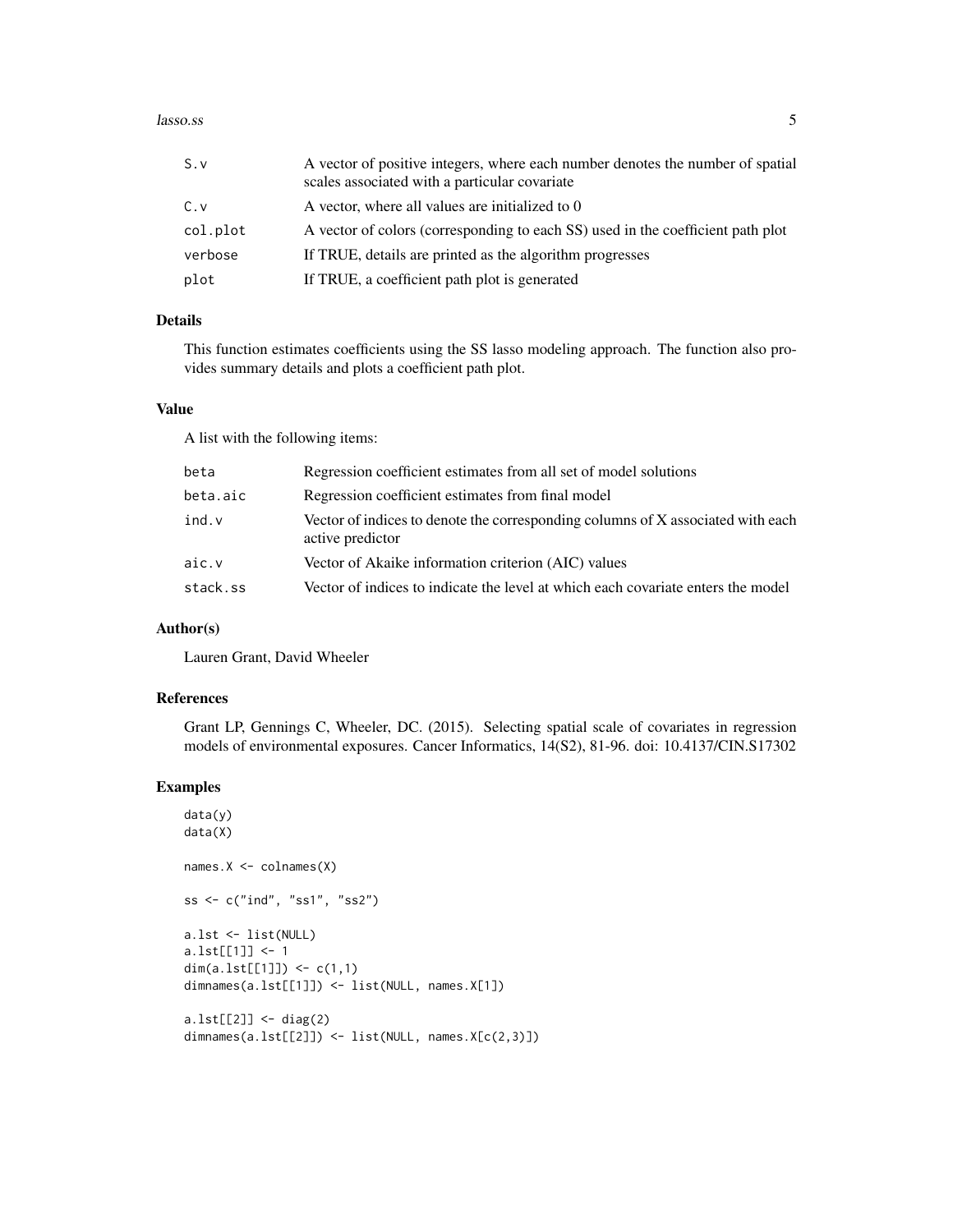```
a.lst[[3]] <- diag(2)
dimnames(a.lst[[3]]) <- list(NULL, names.X[c(4,5)])
S.v <-c(1,2,2)C.v \leftarrow rep(0, length(a.1st))mod_lasso.ss <- lasso.ss(y, X, ss, a.lst, S.v, C.v, c("black", "red", "green"))
```
stagewise.ss *Spatial scale incremental forward stagewise regression*

## Description

This function fits a spatial scale (SS) incremental forward stagewise regression model.

## Usage

stagewise.ss(y, X, X.3D, ss, increment, tolerance, col.plot, verbose=TRUE, plot=TRUE)

### Arguments

| y         | A numeric response vector                                                                                                                                                                                                                                                                                                                    |
|-----------|----------------------------------------------------------------------------------------------------------------------------------------------------------------------------------------------------------------------------------------------------------------------------------------------------------------------------------------------|
| X         | A data frame of numeric variables                                                                                                                                                                                                                                                                                                            |
| X.3D      | A 3-D or stacked array of numeric variables, where each stack represents a par-<br>ticular level of covariates (i.e., individual- and area-level variables at more than<br>one spatial scale). In cases where values are only present for a covariate at cer-<br>tain levels, that covariate is assigned missing values at all other levels. |
| SS        | A vector of names to identify the different levels of covariates available as po-<br>tential candidates for model input                                                                                                                                                                                                                      |
| increment | A positive step size                                                                                                                                                                                                                                                                                                                         |
| tolerance | A small, positive value used as a stopping criterion when none of the predictors<br>are correlated with the residuals. The algorithm stops if the overall maximum<br>correlation is less than a specified tolerance.                                                                                                                         |
| col.plot  | A vector of colors (corresponding to each SS) used in the coefficient path plot                                                                                                                                                                                                                                                              |
| verbose   | If TRUE, details are printed as the algorithm progresses                                                                                                                                                                                                                                                                                     |
| plot      | If TRUE, a coefficient path plot is generated                                                                                                                                                                                                                                                                                                |

## Details

This function estimates coefficients using the SS forward stagewise regression approach. The function also provides summary details and plots a coefficient path plot.

#### Value

A list with the following items:

| beta.final | Regression coefficient estimates from final model                                |
|------------|----------------------------------------------------------------------------------|
| stack.ss   | Vector of indices to indicate the level at which each covariate enters the model |

<span id="page-5-0"></span>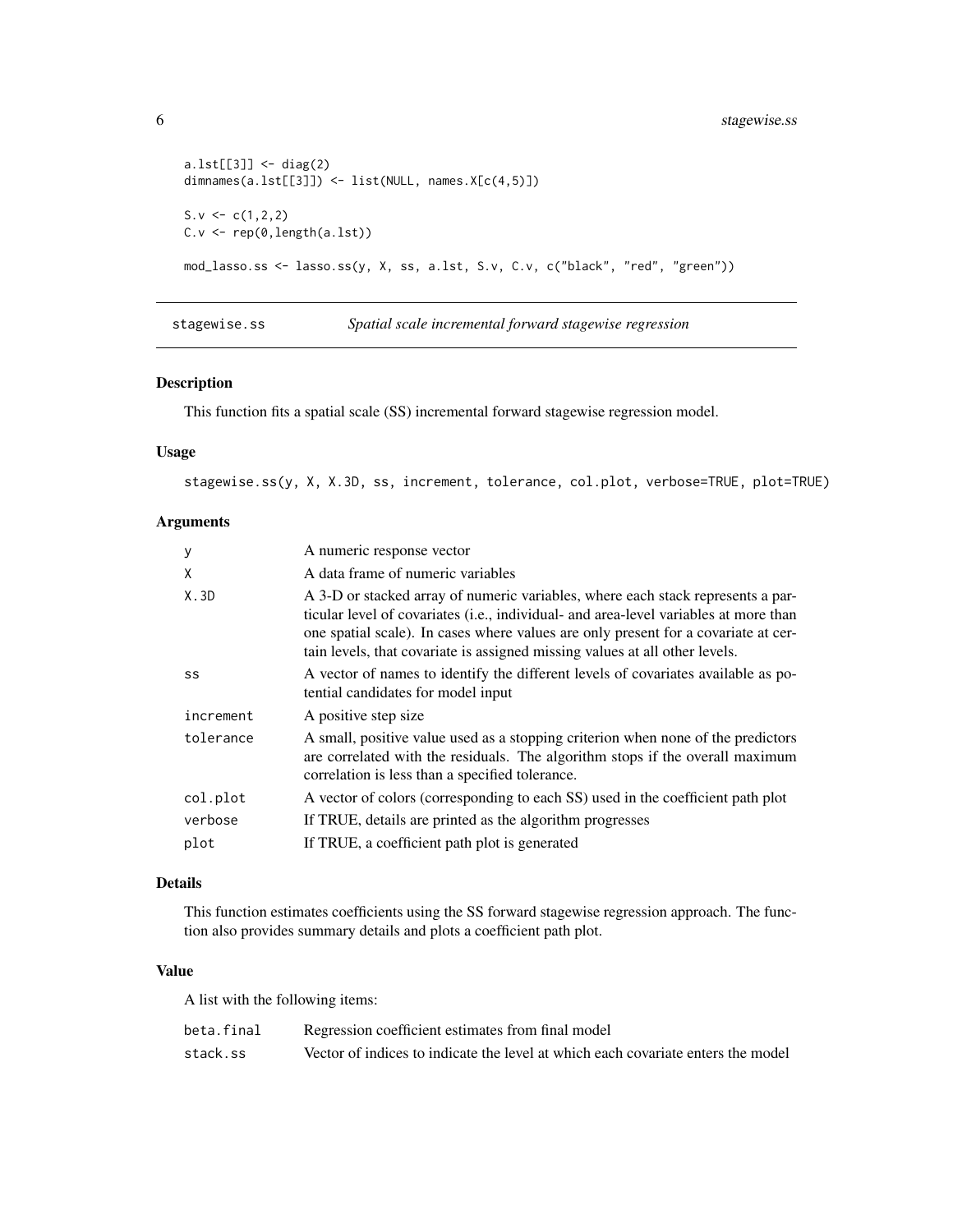## <span id="page-6-0"></span>stepwise.ss 7

#### Author(s)

Lauren Grant, David Wheeler

#### References

Grant LP, Gennings C, Wheeler, DC. (2015). Selecting spatial scale of covariates in regression models of environmental exposures. Cancer Informatics, 14(S2), 81-96. doi: 10.4137/CIN.S17302

#### Examples

```
data(y)
data(X)
data(X.3D)
ss <- c("ind", "ss1", "ss2")
mod_forward.stage.ss_0.1 <- stagewise.ss(y, X ,X.3D, ss, 0.1, 0.1, c("black", "red", "green"))
```
stepwise.ss *Spatial scale forward stepwise regression*

#### Description

This function fits a spatial scale (SS) forward stepwise regression model.

## Usage

stepwise.ss(y, X.3D, y.name, ss, epsilon, verbose=TRUE)

## Arguments

| y       | A numeric response vector                                                                                                                                                                                                                                                                                                                             |
|---------|-------------------------------------------------------------------------------------------------------------------------------------------------------------------------------------------------------------------------------------------------------------------------------------------------------------------------------------------------------|
| X.3D    | A 3-D or stacked array of numeric variables, where each stack represents a par-<br>ticular level of covariates ( <i>i.e.</i> , individual- and area-level variables at more than<br>one spatial scale). In cases where values are only present for a covariate at cer-<br>tain levels, that covariate is assigned missing values at all other levels. |
| y.name  | A name for y                                                                                                                                                                                                                                                                                                                                          |
| SS      | A vector of names to identify the different levels of covariates available as po-<br>tential candidates for model input                                                                                                                                                                                                                               |
| epsilon | A positive value used as a stopping criterion when there is inadequate improve-<br>ment in the model's performance. The algorithm stops if the difference in the<br>Akaike information criterion (AIC) between the current model and the proposed<br>model is less than epsilon.                                                                      |
| verbose | If TRUE, details are printed as the algorithm progresses                                                                                                                                                                                                                                                                                              |

#### Details

This function estimates coefficients using the SS forward stepwise regression approach. The function also estimates the model fit and provides summary details.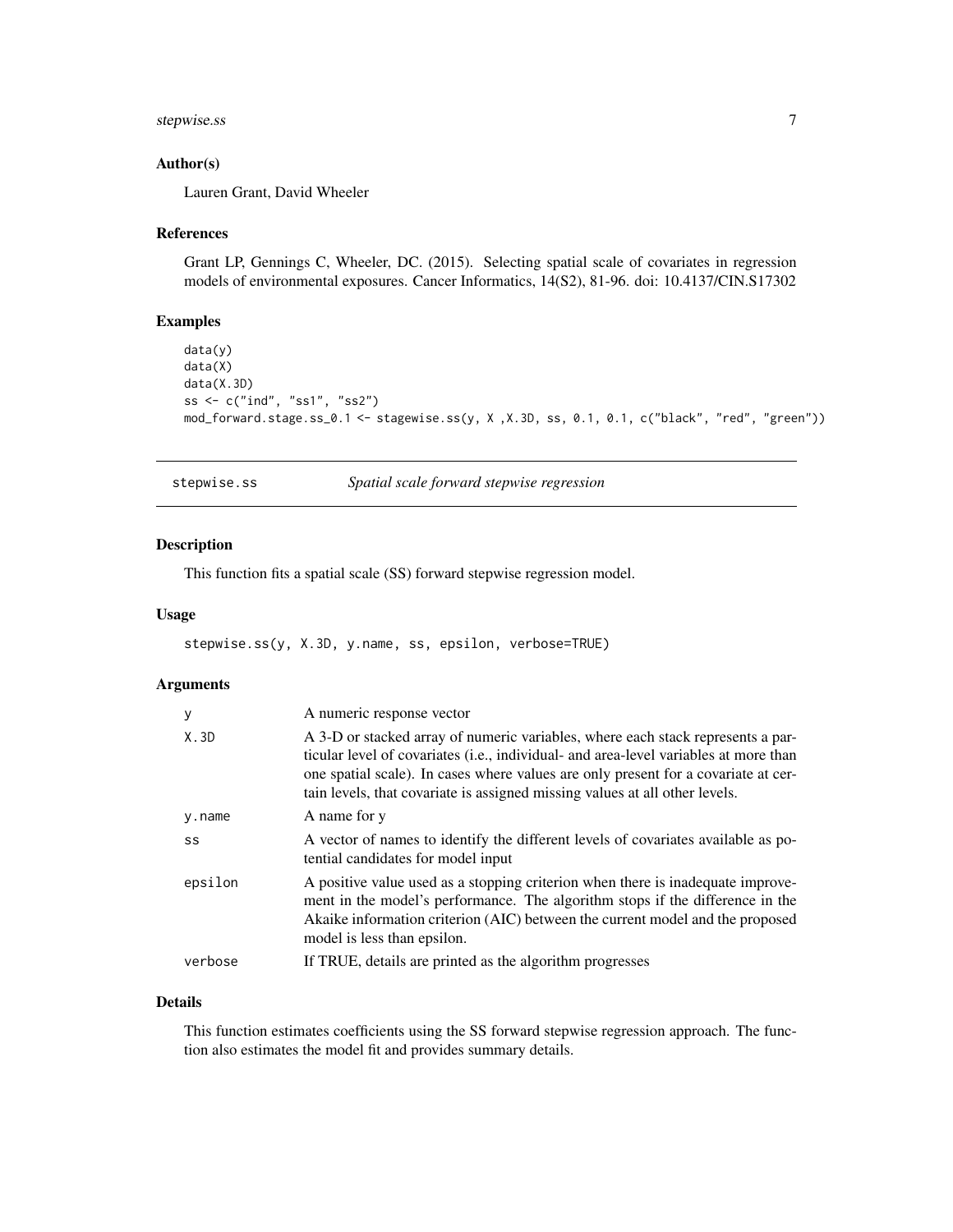## <span id="page-7-0"></span>Value

A list with the following items:

| beta.final | Regression coefficient estimates from final model                                |
|------------|----------------------------------------------------------------------------------|
| aic.final  | AIC for final model                                                              |
|            | summary.final Summary output of final model                                      |
| stack.ss   | Vector of indices to indicate the level at which each covariate enters the model |

## Author(s)

Lauren Grant, David Wheeler

## References

Grant LP, Gennings C, Wheeler, DC. (2015). Selecting spatial scale of covariates in regression models of environmental exposures. Cancer Informatics, 14(S2), 81-96. doi: 10.4137/CIN.S17302

## Examples

```
data(y)
data(X.3D)
y.name \leftarrow "y"ss <- c("ind", "ss1", "ss2")
mod_forward.step.ss_1 <- stepwise.ss(y, X.3D, y.name, ss, 1)
```
X *Input data X*

#### Description

Simulated input data

#### Usage

data(X)

#### Format

A data frame with 20 observations on the following 5 variables:

- x1 a numeric vector
- ss1\_x2 a numeric vector
- ss2\_x2 a numeric vector
- ss1\_x3 a numeric vector
- ss2\_x3 a numeric vector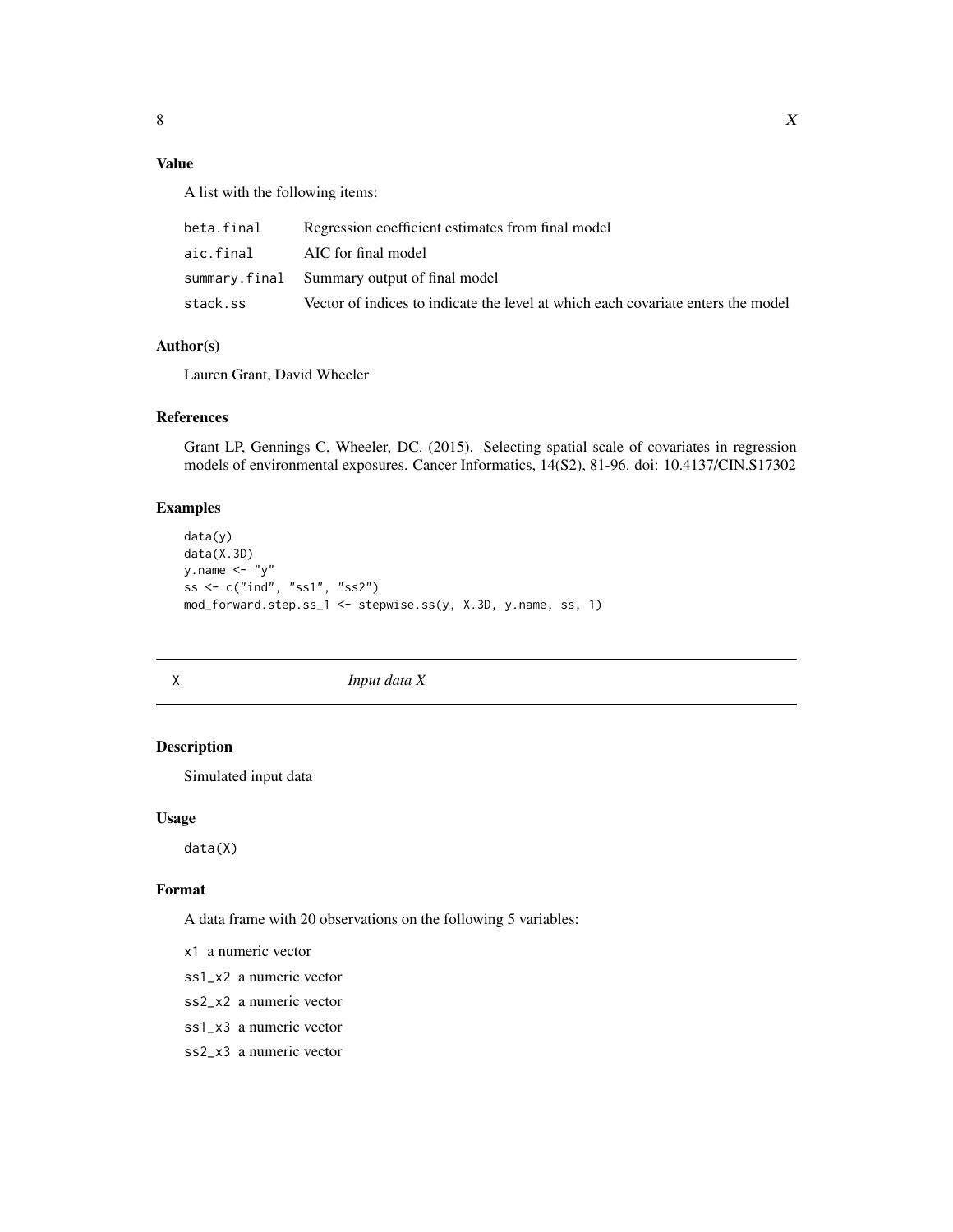#### <span id="page-8-0"></span> $X.3D$  9

## Details

The data consist of simulated variables, including an individual-level covariate  $(x1)$  and two arealevel covariates (x2, x3) available at two different spatial scales (ss1, ss2).

#### Examples

data(X)

X.3D *Input data X.3D*

## Description

Simulated input data (in stacked array format)

#### Usage

data(X.3D)

## Format

A 20x3x3 stacked array with the following stacks:

- ind a numeric array containing an individual-level variable (x1)
- ss1 a numeric array containing area-level variables (x2, x3) available at ss1
- ss2 a numeric array containing area-level variables (x2, x3) available at ss2

#### **Details**

The data consist of simulated variables, including an individual-level covariate (x1) and two arealevel covariates (x2, x3) available at two different spatial scales (ss1, ss2). The data are in the form of a 3-D or stacked array, where each stack represents a particular level of covariates, including spatial scale. The first stack contains the individual-level variable; the second and third stacks contain the area-level variables at the ss1 and ss2 levels, respectively. Note that in cases where values are only present for a covariate at certain levels, that covariate is assigned missing values at all other levels.

#### References

Grant LP, Gennings C, Wheeler, DC. (2015). Selecting spatial scale of covariates in regression models of environmental exposures. Cancer Informatics, 14(S2), 81-96. doi: 10.4137/CIN.S17302

#### Examples

data(X.3D)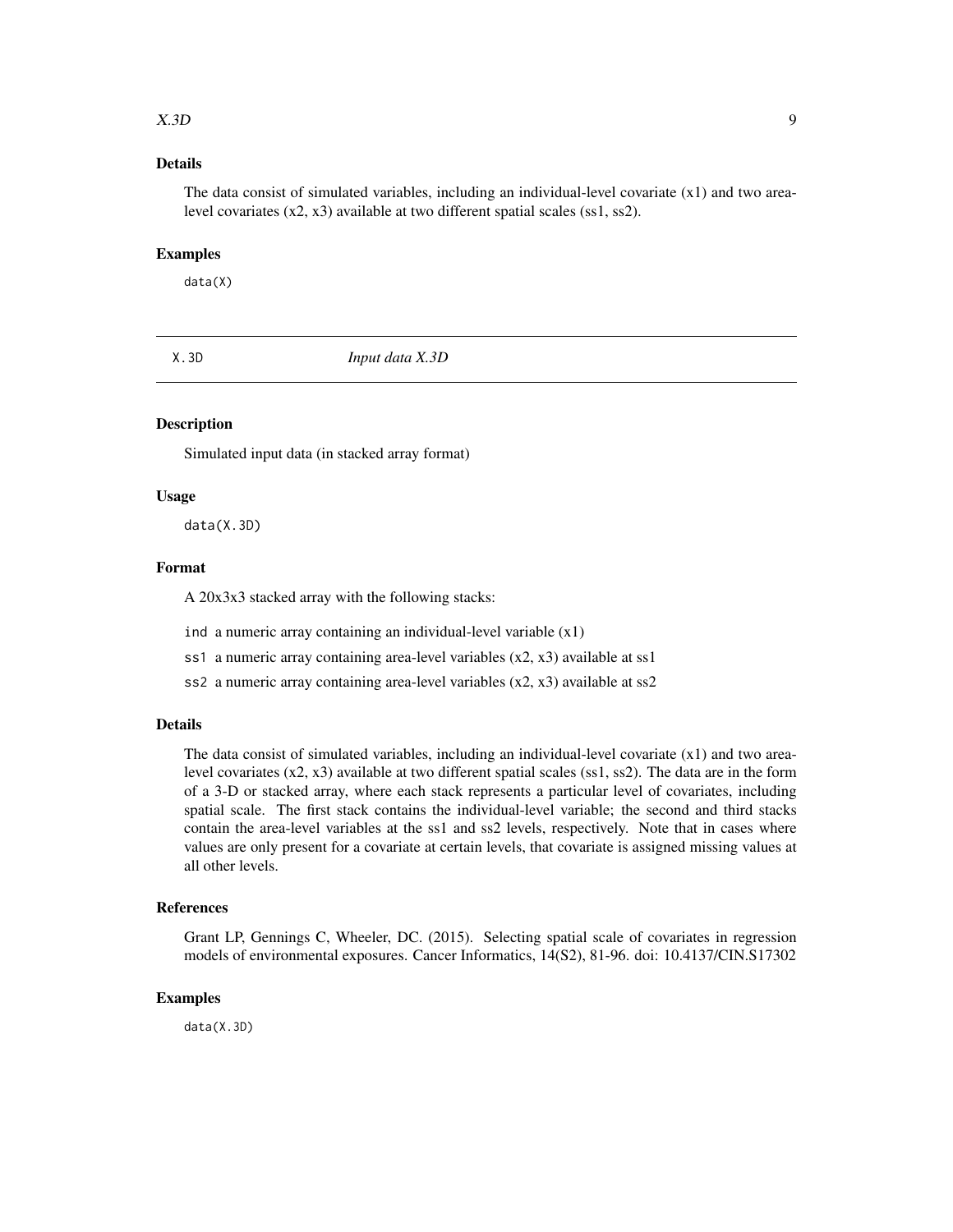<span id="page-9-0"></span>

# Description

Simulated response data

# Usage

data(y)

## Format

A numeric response vector with 20 observations

# Examples

data(y)